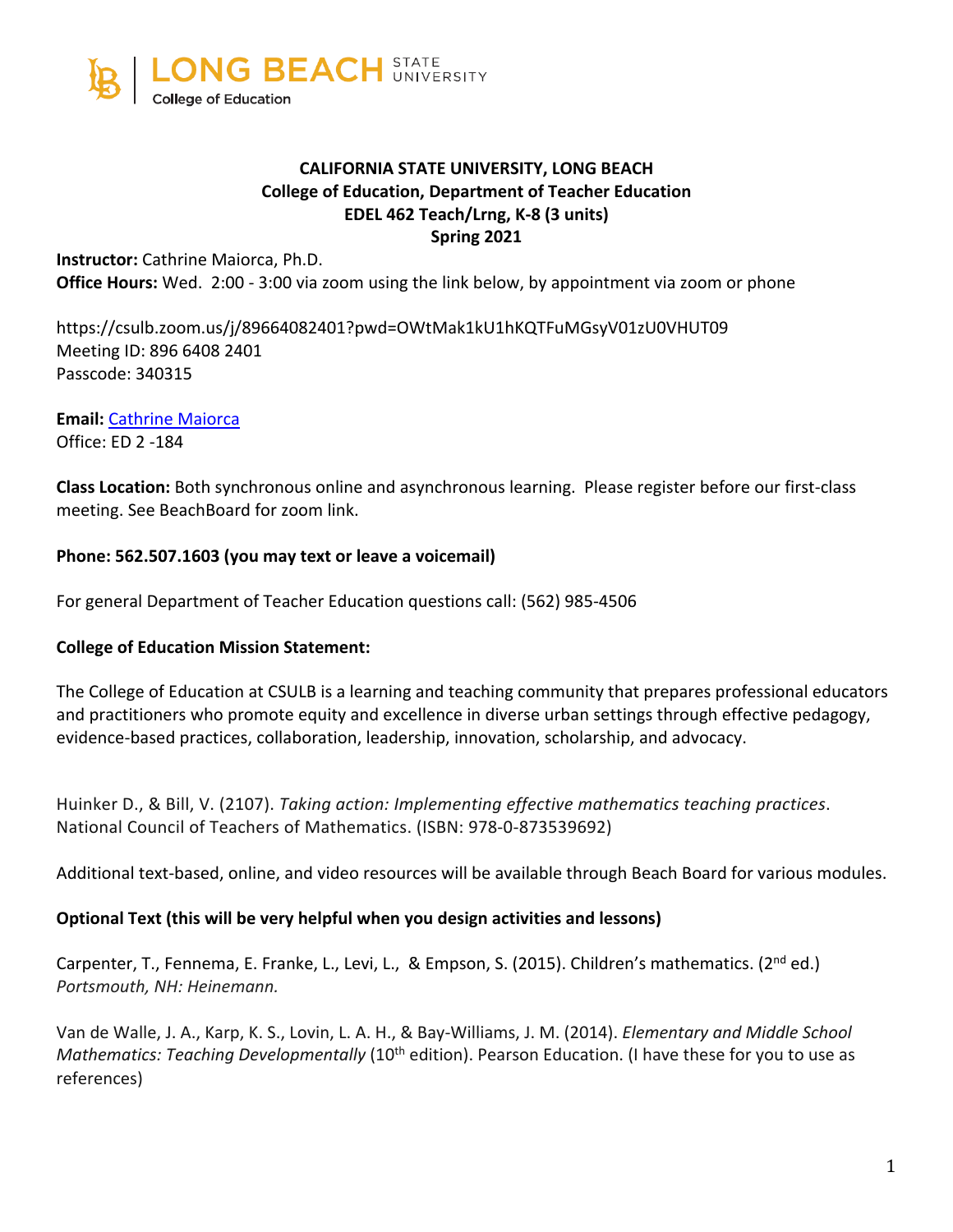## **Mode of Delivery and Technical Requirements**

This course is conducted entirely through Alternative Modes of Instruction, using both synchronous online and asynchronous learning. Students will access the course material and activities on BeachBoard and are required to participate in synchronous class meetings via Zoom. All students must have access to a computer or other device with Internet functionality to access BeachBoard and Zoom, participate in class activities, and complete assignments. Students who experience unexpected technical issues for a class session or assignment will be provided with the opportunity to make up missed work.

To access this course on BeachBoard and Zoom, students will need access to the Internet and a supported web browser (Google Chrome is preferred). Log in to BeachBoard with your CSULB Campus ID and BeachID password. Once logged in, you will see the course listed in the My Courses widget; click on the title to access the course. To access Zoom, use the link provided and/or sign in using your CSULB Campus ID and BeachID password via Single Sign On. If students need technical assistance during the course or would like to report a technical issue with BeachBoard or Zoom, they should contact the Technology Help Desk.

The university is expected to provide an in-person computer lab in the University Student Union during Fall 2020 and the opportunity to borrow laptops and/or wi-fi hotspots, if needed. The university will send communications directly to students regarding accessing these resources.

#### **Course Communication**

We will use BeachBoard to make announcements, communicate information, post assignments and corresponding due dates, and discuss course-related topics. Please note: It is the student's responsibility to check BeachBoard a minimum of once per week, as it will contain important information about upcoming class assignments, activities, and other elements of the course. Students should also be sure to check their CSULB email accounts a minimum of once per week to receive important communications about the course from the instructor or other enrolled students.

Throughout this course, the instructor will communicate with students enrolled in this course regularly through email and the discussion board function. I will respond to your questions within 24 hours, usually sooner, but slower on the weekends. If I do not respond within 24 hours, assume that I did not get your message and resend it. You may reach me through email at Cathrine Maiorca (preferred).

The Q&A Forum for is for general questions that you would like to share with the class or ask your classmates.

## **Course Prerequisites and Required Skills**

University Prerequisites:

Technology Skills:

- To work on this course, it is assumed you have:
- Basic computer skills (word processing, e-mail, file management)
- Basic Internet skills (use of browser, searches, uploading/downloading files)
- Familiarity with discussion boards
- An open mind and willingness to try new things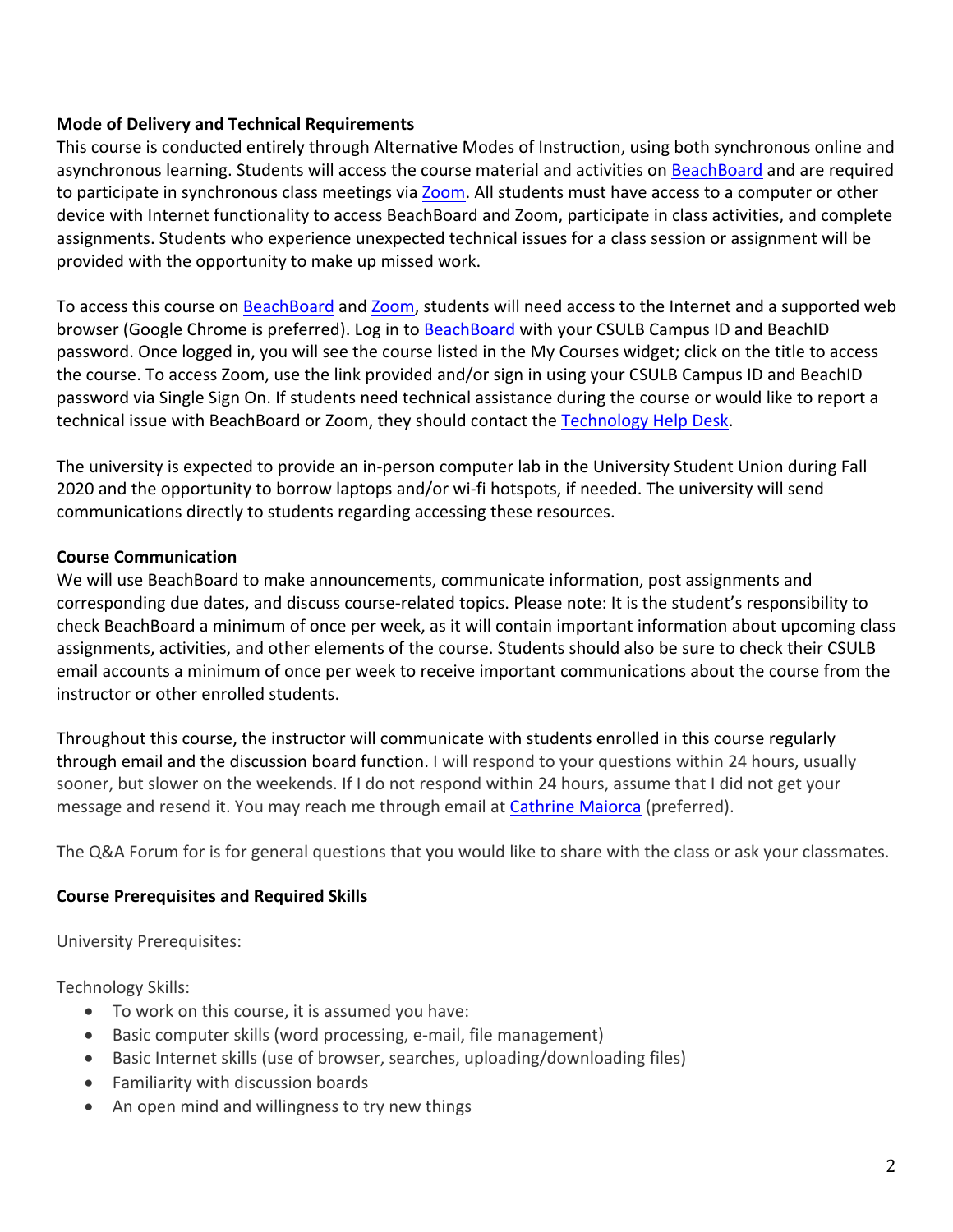## **Student- Based Learning Outcomes**

The following Student Learning Outcomes (SLOs) are in alignment with the *California Standards for the Teaching Profession* (CSTPs) and the *Teaching Performance Expectations* (TPEs, revised and adopted March 2013). TPEs available to be downloaded from the California Teaching Performance Expectations.

Upon successful completion of the course, students will be able to:

# **SLO 1**-**Lesson Design and Assessment**

- 1. Written lesson plan that is clear, complete, and standards based (TPE 3.1)
- 2. Lesson plan that includes an appropriate three-part objective (content, level of cognition, proving behavior) (TPEs 3.3, 4.1, 5.8)
- 3. Lesson plan that includes a formative assessment tool and clear plan for summative assessment that allows students to demonstrate mastery in a variety of ways (TPE 3.4, 5.1)
- 4. Lesson plan that includes a step-by-step approach to the instructional sequence, procedures aligned with the lesson objective and appropriate task analysis (TPE 4.4)
- 5. Include plans for engaging students, modeling, active participation, and checks for understanding (TPE 1.4, 1.8, 3.3, 4.7)
- 6. Lesson plan includes differentiated instruction (materials and/or proving behavior) for English Learners and at least one other identified subgroup at tiers 1 & 2 (TPE 1.4, 1.6, 3.5, 3.6, 4.4, 5.7, 5.8)
- 7. Lesson plan includes opportunities for students to actively think critically and work collaboratively (TPE 1.5, 4.6)
- 8. Lesson goals and instructional strategies are based on student learning needs (TPE 1.1, 3.2, 4.2)
- 9. Lesson plan incorporates appropriate and available technology (TPE 3.7, 3.8, 4.7, 4.8)

# **SLO 2**-**Lesson Implementation and Assessment**

- 1. Lesson is taught in alignment with specified standards (TPE 4.3)
- 2. Objective/Learning Target is clearly communicated to all students (TPE 3.1, 3.2, 4.4)
- 3. Materials are prepared and utilized effectively (TPE 4.3)
- 4. Appropriate pacing is used to teach the lesson and monitor for student learning (TPE 1.5, 4.3, 4.4, 4.7)
- 5. A variety of questioning and active participation (overt and covert) strategies are used throughout the lesson (TPE 4.3)
- 6. The results of active participation strategies are used to make adjustments to the instruction (TPE 1.8, 5.1, 5.2)
- 7. Students are engaged in self-assessment (TPE 4.5, 5.3)
- 8. Uses appropriate wait time during questioning (1.5, 1.6)
- 9. Effectively implements appropriate and available technology (TPE 3.7, 3.8, 4.7, 4.8, 5.3)

## **SLO 3**-**Classroom Management and Environment**

- 1. Teaches, reteaches, or reinforces rules, procedures, and routines (TPE 2.1, 2.2, 2.6)
- 2. Applies appropriate reinforcement techniques throughout the lesson (structure, approximation, extinction, consequences) (TPE 2.3, 2.5)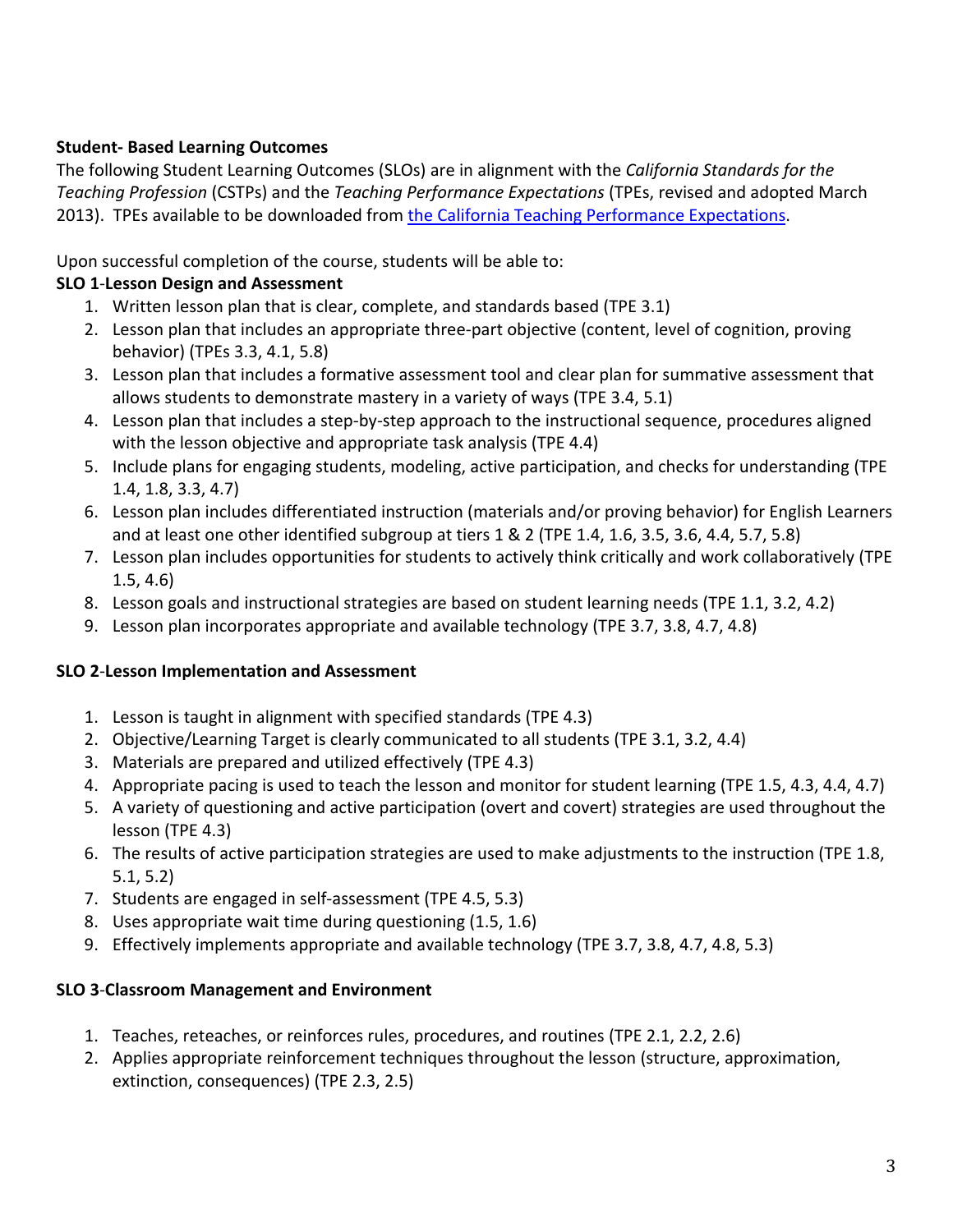- 3. Effectively implements proactive and positive classroom management techniques (TPE 2.1, 2.3, 2.5, 2.6)
- 4. Implements appropriate strategies to maintain student motivation (TPE 1.3, 2.3, 2.5, 2.6)

## **SLO 4**-**Professionalism**

- 1. Arrives on-time and prepared to engage in instruction (TPE 6.8)
- 2. Conducts regular reflection on performance (TPE 6.1)
- 3. Establishes professional learning goals (TPE 6.3)
- 4. Learns to communicate effectively and collaborate with all stakeholders (other teachers, administrators, support staff, parents, community members) (TPE 6.4)
- 5. Models ethical conduct of teaching professionals, including use of technology and digital media (TPE 6.5, 6.6)
- 6. Learns how to engage with parents (TPE 1.2, 2.6, 5.5, 6.4) activity: how to show parents how to do a read-aloud

# **Assignments and Course Requirements:**

Weekly assignments are available on BeachBoard after class (Assignments and are due the at the beginning of the next class unless otherwise stated)

All assignments MUST be submitted on or before the due date and time.

**Assignment Guidelines:** All assignments must be written in **Times New Roman 12-point font, double-spaced, and follow APA formatting guidelines for citations.**

**Assignments are only accepted as Word documents (no Pages, PDFs, etc**.).

Assignments must be submitted electronically via BeachBoard unless indicated otherwise.

## **All assignments should be submitted with the following naming convention:**

## **Student'sFirstName\_Lastname\_TitleoftheAssignment.**

For example:

E.g., **Maiorca Integrated STEM Assignment** Failure to follow any of these guidelines will result in a reduction in points for the assignment.

## **Assignments**

# **1. Weekly Participation Assignments (i.e. Flip Grid assignments, discussion posts, and weekly Dropbox assignments and reflections)**

These are posted using the format Week # Assignment #. Weekly Assignments are due the next class meeting by 4:00 pm unless specified differently. No late weekly assignments will be accepted.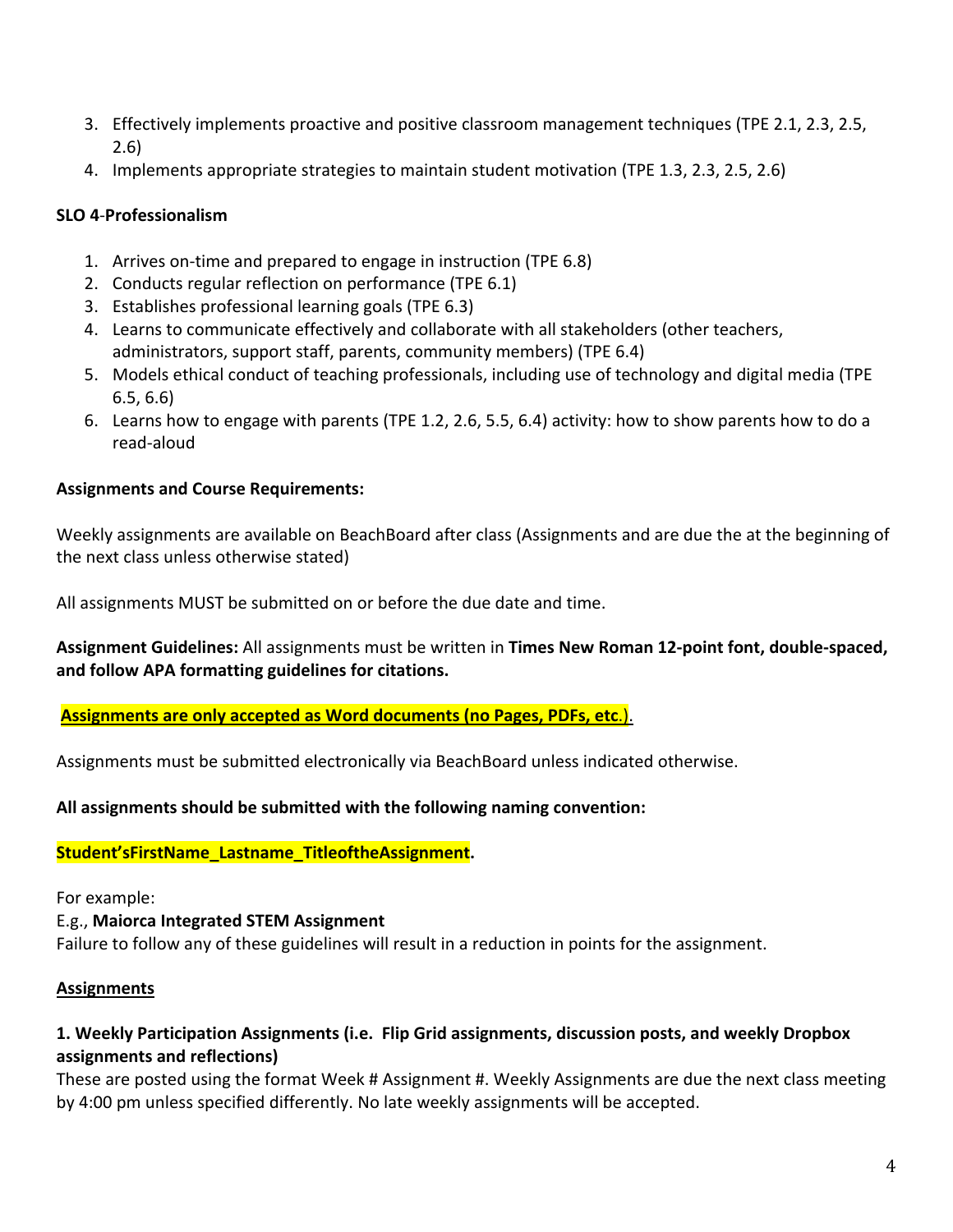## **2. Tools for Teaching Mathematics Assignments**

This project requires you to think critically about tools you can use to teach mathematics to young children. Each assignment in this project will be on **one** specific content standard selected from one of the following domains: **Numbers and Operations in Base Ten, Numbers and Operations-Fractions** for grades K-5 OR **Ratio and Proportion Relationships** for grade 6-8.

This assignment has multiple elements that will be discussed further in class

- A. Manipulative & Technology assignment
- B. Literature Assignment

## **3. Unpacking the SMPs Group Assignment**

Please see BeachBoard for further details

## 4**. Integrated STEM Group Assignment (This assignment has multiple components)**

Further description of the assignment components will be given in class. Please see BeachBoard for specific assignment details and rubrics.

## **5. Fieldwork**

Further description of the assignment will be given in class. Please see BeachBoard for specific assignment details and rubric. **You must watch all the videos & complete all fieldwork assignments to receive credit for this course.**

## **You may only submit once so please wait to submit hours until I tell you to do so.**

ALL credential candidates are required to submit their fieldwork placement forms on S4@ The Beach. Please submit the following:

- 1. Indicate your fieldwork site on S4 @ The Beach and complete the Placement Confirmation Form. (Your placement this fall is alternative, and we will discuss this in class)
- 2. Submit a time to S4 and complete reflection at the end of the semester. To submit the time log, candidates must indicate the total number of hours they spent in the field (this will be 10 hours) for each course and upload verification to S4@ The Beach.

Information on how to indicate your fieldwork site (placement) and complete the time log can be found on the Office of Clinical Practice website at www.csulb.edu/ocps4.

## **7. Signature Assignment**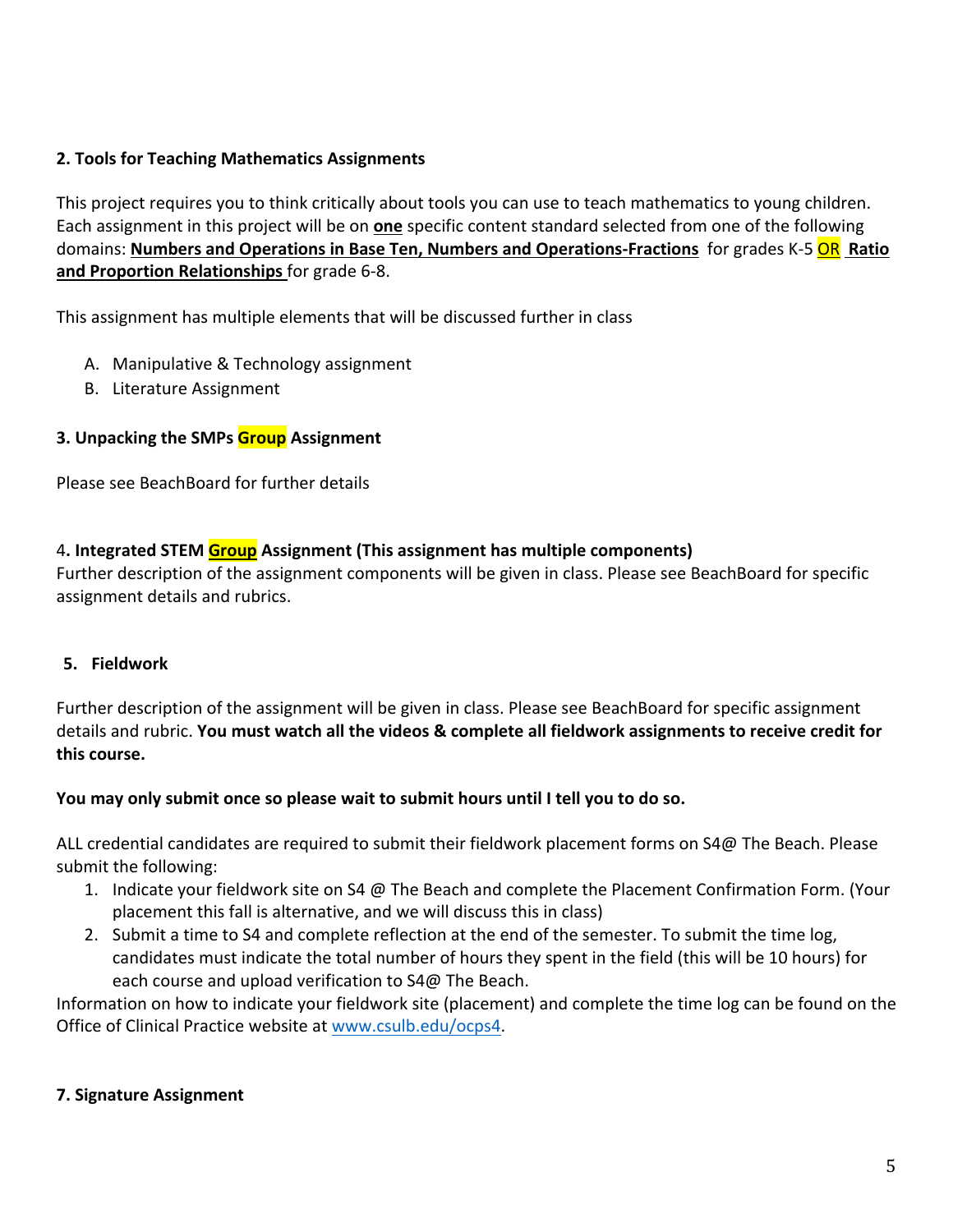More details will be provided in class. Please see BeachBoard for specific assignment details and rubric.

#### **8. Attendance and class participation**

Attendance is required and affects the final grade. We will be working with manipulative materials during class time to acquaint you with their uses in an elementary classroom. Therefore, **attendance and participation are mandatory**. For the purposes of this class, attendance is defined as **presence and participation** in class discussions and activities. Lack of participation may be considered an absence from class. Using electronic devices during manipulatives may be considered a tardy. Any student who misses the first class may be administratively dropped/withdrawn from the course to accommodate students on a waiting list. University accepted excused absences are religious holidays or participation in University-sponsored events; students planning to take University sanctioned religious holidays must inform the instructor no later than the second class. There are no other identified excused absences.

Unexcused Absences Effect

0-1 no change to grade

2 grade drops 5% points off final grade (half a letter grade 90% to an 85%)

3 grade drops one letter grade (i.e. A to B 93% becomes an 83%)

4 grade drops 2 letters (e.g., A will drop to a C)

> 5 students will receive an F in the course

Excused absences include illness, illness/death of family member, jury duty, university-sanctioned events, and religious holidays

Students are required to give 1-week notification for a planned absence

Faculty may request documentation (a note from your doctor excusing you from work is sufficient)

Attendance will be taken EARLY IN THE CLASS PERIOD. Your record of absences, tardies, and participation will be taken into consideration when determining your final grade (see below). Three recorded tardies will be considered equivalent to one absence. Your attendance pattern will be taken into consideration when final grades are being computed and may affect your grade.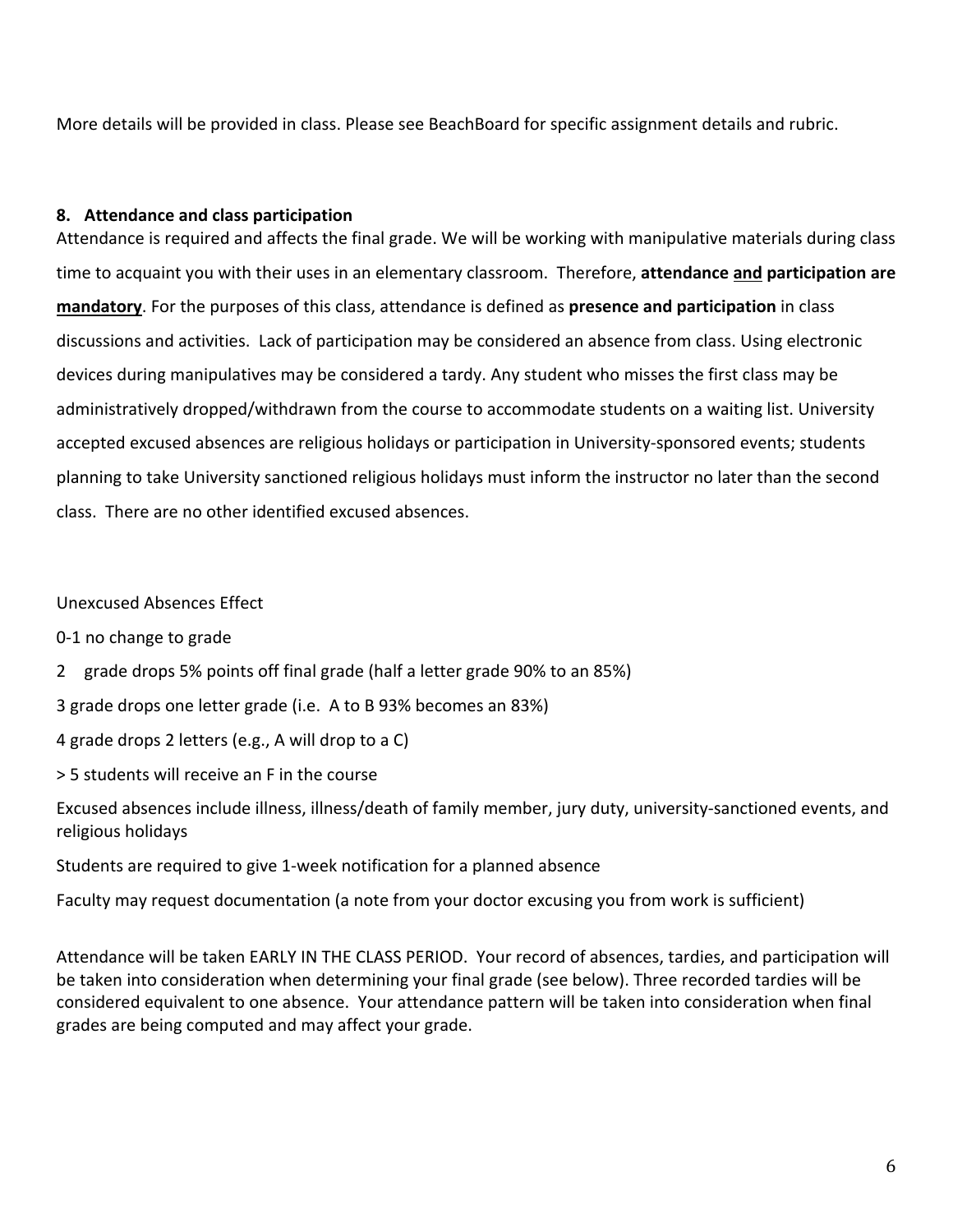## **Grading and Course Credit:**

A final course grade is earned based upon the following percentage scale:

| 90%           | А |
|---------------|---|
| 80%           | R |
| 70%           | C |
| 60%           | D |
| less than 60% | Е |

#### **Points for Assignments**

| <b>Assignments</b>                                                  | <b>Points</b> |
|---------------------------------------------------------------------|---------------|
| Weekly participation assignments (15 assignments $@$ 3 points each) | 45 points     |
| Unpacking the SMPs                                                  | 30 points     |
| Fieldwork (10 assignments @ 4 points each)                          | 40 points     |
| Tools for Teaching Mathematics Project (20 Points total)            | 20 points     |
| Integrated STEM Group Assignment (Total Points)                     | 25 points     |
| Post fieldwork to S4                                                | 5 points      |
| <b>Fieldwork Reflection</b>                                         | 10 points     |
| Signature Assignment (total 25 points)                              | 25 points     |
| <b>Total</b>                                                        | 200 points    |

#### **Attendance and Participation**

Attendance (e.g., being present for all synchronous class sessions) and active participation are essential to your success in this class. Asynchronous participation in BeachBoard discussions is also required. Participation will be monitored both through attendance at Zoom sessions and through entries in the online discussion board via BeachBoard. Non-participation in either synchronous or asynchronous aspects of the course will negatively impact your grade.

#### **Unexcused Absences Effect**

- 0-1 no change to grade
- 2 grade drops 5% points off final grade (half a letter grade 90% to an 85%)
- 3 grade drops one letter grade (i.e., A to B, 93% becomes an 83%)
- 4 grade drops 2 letters (e.g., A will drop to a C)
- > 5 students will receive an F in the course

#### **Online Behavior**

Standards of appropriate online behavior will be maintained. Please go to The Core Rules of Netiquette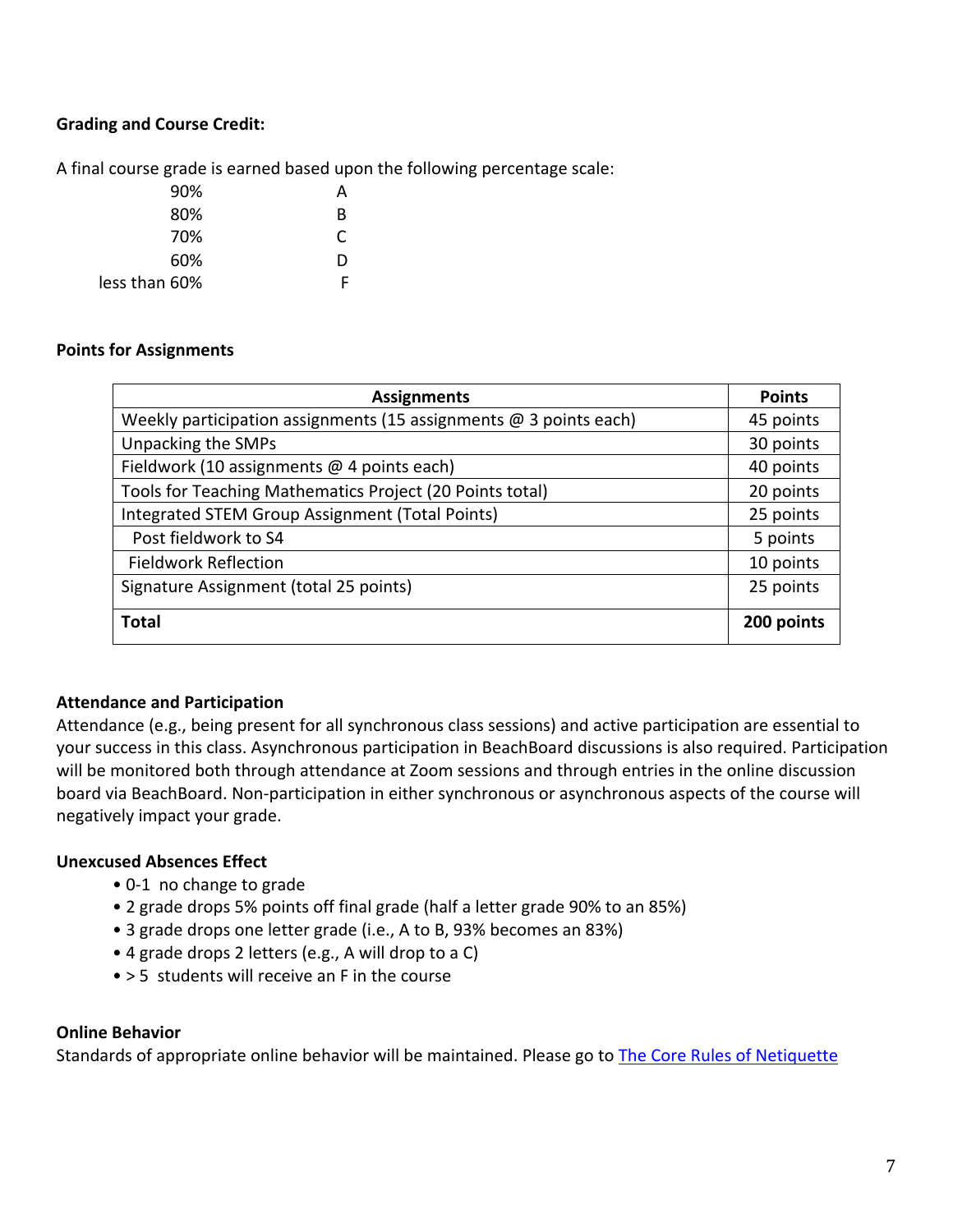Students will be responsible for completing weekly reading assignments and online lectures to support class discussion on specific topics in math instruction and learning. Students are expected to complete all modules and to take an **active role** in discussion posts and complete weekly assignments. Assignments will need to be completed before the next class. Please see weekly modules in BeachBoard for individual assignments.

 It is assumed that, unless otherwise directed, students in EDEL 462 will complete assignments at their highest level of effort and ability. There may be times when students in EDEL 462 will be told to, for example, "think like a third-grader." At all other times, it is expected that they will perform at a university-level. Successful student participation includes:

- Completing online modules, reflections, quizzes, and any other assignments that are due before the class "session". **NO LATE WEEKLY ASSIGNMENTS WILL BE ACCEPTED.**
- Actively participating in discussion board posts and completing weekly activities and other assignments.
- Actively participating in synchronous class activities.

## **Late Work/Make-up Policy**

Late assignments will result in a 10% reduction in points **earned** per day each day that the assignment is late. For example, an assignment that is three days late will result in a 30% reduction in total points earned. Late assignments will be accepted only if arrangements with the instructor are made prior to the due date and are subject to the loss of points due to lateness.

## **Technology Policy**

Electronic devices may only be used for class-related activities. Please be respectful of your peers and your instructor and do not engage in activities that are unrelated to class. Such disruptions show a lack of professionalism and may affect your participation grade.

# **Quality Criteria for Written Assignments**

Assignments must be typed or word-processed and submitted to the Dropbox. Accuracy of spelling, capitalization, grammar, and punctuation, as well as final presentation form will be expected. All citations must be done in APA format.

## **BeachBoard**

Please be sure that your BeachBoard account is set to use your university campus email account. For assistance, contact the CSULB Technology HelpDesk or by phone at 562-985-4959, also at http://www.csulb.edu/divisions/aa/academic\_technology/thd/.

## **E-mail**

The CSULB campus email account, <first.lastname@student.csulb.edu>, is the default avenue of communication at CSULB. Active use of your CSULB campus email is essential for sending and receiving information related to this course and for university-wide business.

Please check your email regularly and to keep your email address current. In the event of technical breakdowns only, students may email assignments to the instructor.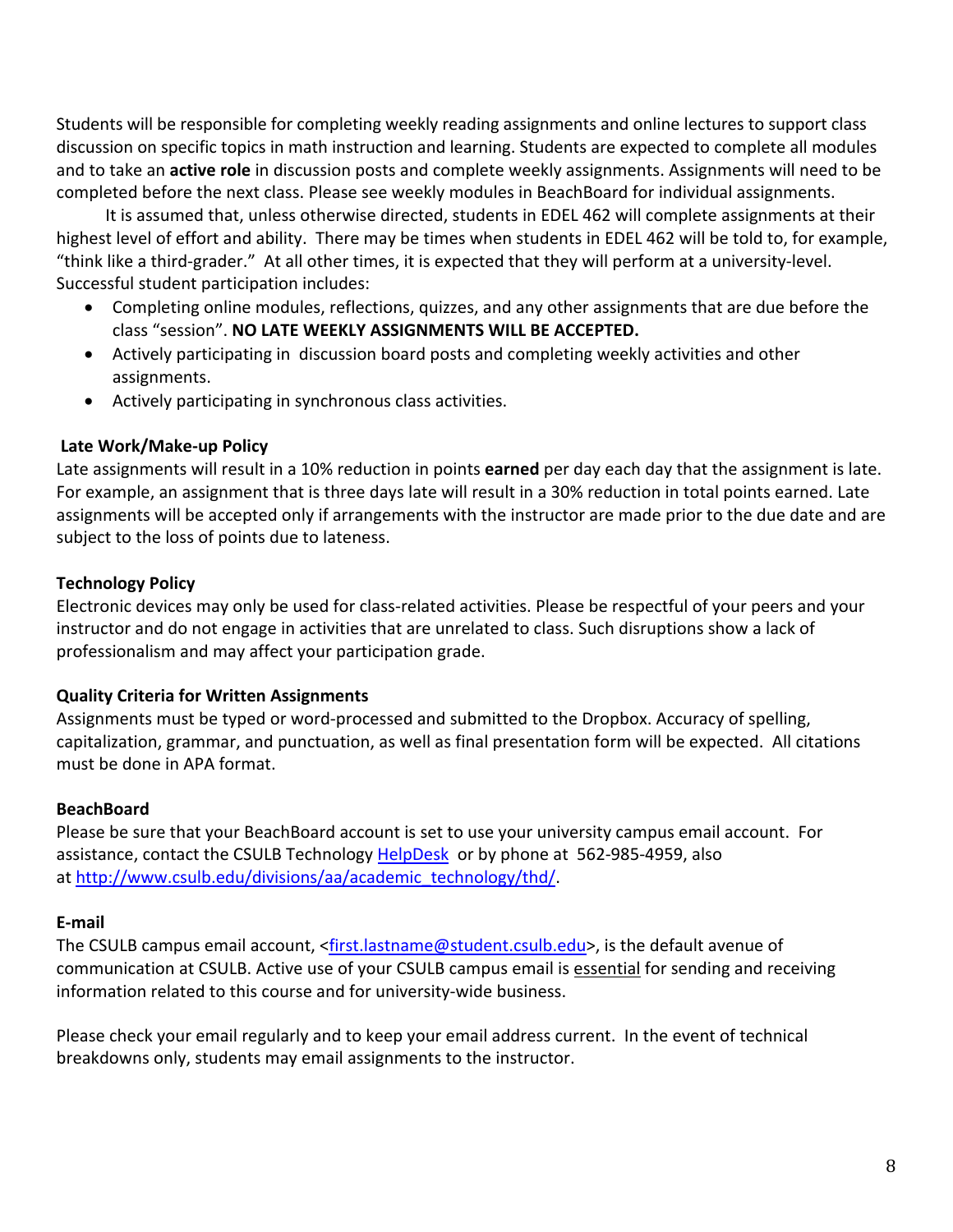## **Plagiarism/Academic Integrity Policy**

## [*Use sample statement below or modify as needed.*]

There is zero tolerance for cheating, plagiarism, or any other violation of academic integrity in this course. Work submitted is assumed to be original unless your source material is documented using proper citations. Using the ideas or words of another person, even a peer or a web site, as if it were your own, constitutes plagiarism. It is your responsibility to review the University policy on Cheating and Plagiarism that governs your participation in courses at CSULB.

## **University Withdrawal Policy**

#### [*Use statement below.*]

Class withdrawals during the final 3 weeks of instruction are not permitted except for a very serious and compelling reason such as accident or serious injury that is clearly beyond the student's control and the assignment of an Incomplete grade is inappropriate (see Grades). Application for withdrawal from CSULB or from a class must be filed by the student online, whether or not the student has ever attended the class; otherwise, the student will receive a grade of "WU" (unauthorized withdrawal) in the course. View the CSULB guidelines on Dropping and Withdrawal for more detailed information.

#### **Special Needs Accommodations**

#### [*Use statement below*.]

Students with disabilities who require reasonable academic accommodations are strongly encouraged to register with the Bob Murphy Access Center (BMAC) each semester. Students must submit supporting disability documentation to BMAC and provide faculty of any BMAC verification of accommodations as early in the semester as possible. BMAC is located in the Student Success Center, Room 110 and may also be reached by phone at (562) 985-5401 or via email at bmac@csulb.edu.

## **Additional Information**

#### **Student Support Services**

The Division of Student Affairs has prepared a helpful guide: Student Resources During COVID-19. A full list of student support services is available on the Division of Student Affairs Programs and Services website. Students who are facing academic or personal challenges due to difficulty in affording groceries/food and/or lacking a safe and stable living environment are urged to contact the CSULB Student Emergency Intervention & Wellness Program. Additional resources are available via the Basic Needs Program. Students may also email supportingstudents@csulb.edu or call (562)985-2038.

## **Online Behavior Expectations for EDEL 462**

We want to ensure a positive learning environment for this class and enhance respectful and engaging interactions. To do so, establishing key norms is essential.

Part of learning to teach is to foster positive dispositions, professional behaviors and ethical practices. In future class interactions, please remember to adhere to the following guidelines, which apply to both online and face-to-face environments: